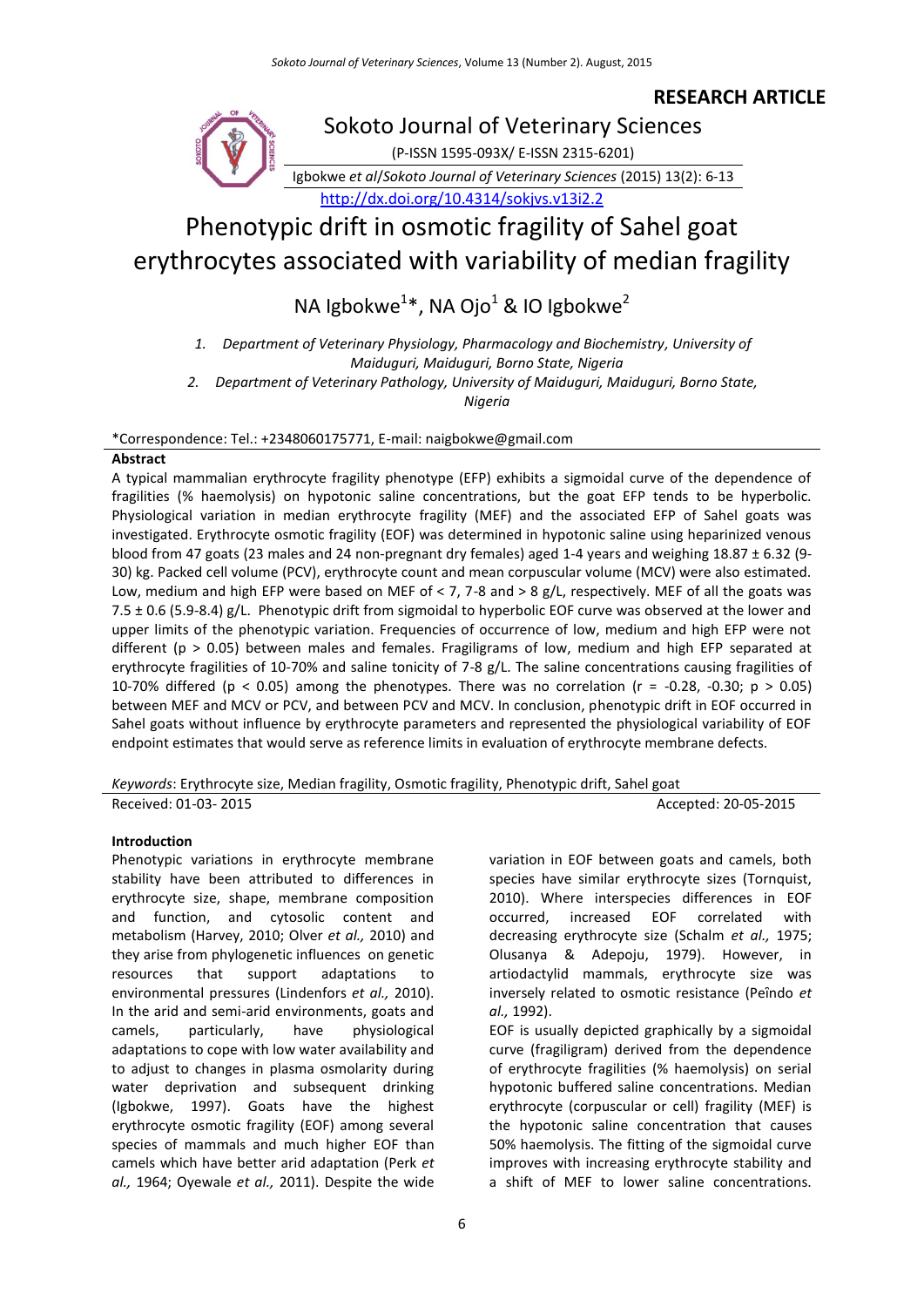Decreased stability (increase in EOF) shifts MEF to higher saline concentration leading to a drift of the fragiligram from sigmoidal to hyperbolic curve (Igbokwe & Igbokwe, 2015). Normal values of MEF in goats are not available apart from those estimated from fragiligrams in reports of some controlled experiments with disparities in data presentations (Oyewale, 1991; Oyewale, 1993; Oyewale *et al.,* 1997; Minka & Ayo, 2010; Habibu *et al.,* 2014; Igbokwe & Igbokwe, 2015). Phenotypic variations in EOF may exist in Sahel goat populations under physiological conditions as was previously reported with respect to erythrocyte glutathione concentrations (Igbokwe *et al.,* 1998). Evaluation of the association of EOF with variations in the values of erythrocyte size and packed cell volume (PCV) in goats is yet to be evaluated to ascertain the correlation of these physiological parameters as a means of understanding their dynamic inter-relationships. In this study, phenotypic drift of EOF curves based on the variability of MEF in Sahel goats, under semi-intensive management, was investigated and the correlative strength of erythrocyte size and the associated PCV as modifiers of EOF phenotype was evaluated in order to establish appropriate baseline reference data for use in understanding erythrocyte membrane defects under clinical and experimental conditions (Igbokwe & Igbokwe, 2015).

## **Materials and methods**

## *Animals*

Animals for the study were selected from a herd of long-legged Sahel goats reared semi-intensively in the University of Maiduguri farm in north eastern Nigeria. They were tagged and housed in groups in roofed half-walled pens within a fenced farm area. They were offered water and salt lick, fed with cereal offal, grass and legume hays within the pens, and allowed to graze and browse for up to 6 h daily in the surrounding sahelian bushes outside the fence perimeter. They were in good body condition and received regular veterinary attention with regard to deworming, screening and treatment of health challenges. The goats selected for the study included 23 males and 24 non-pregnant dry females with estimated ages of 1-4 years based on dentition and body weights of 18.87 ± 6.32 (9-30) kg.

## *Blood sample collection*

During the late dry and hot season in April-May, blood sample was collected at 7-8 am in the morning from each animal before leaving the pen. The sample (5 mL) collected from the external jugular vein using syringe and needle was placed into plastic tubes (Silver Health Diagnostics,

Nigeria) containing lithium heparin as anticoagulant. The samples were transported to the laboratory in ice pack and kept within the ice pack without contact with ice until they were analysed within 1-3 hours.

#### *Determination of erythrocyte parameters*

Packed cell volume (PCV) and erythrocyte count (EC) were determined using microhaematocrit method and haemocytometry, respectively; while mean corpuscular volume (MCV) was calculated with PCV and EC values using a standard formula (Schalm *et al.,* 1975).

## *Determination of erythrocyte osmotic fragility (EOF)*

EOF was determined in a series of hypotonic buffered saline based on the original method of Parpart *et al.* (1947). A stock solution of buffered saline was prepared as follows: 90.0 g sodium chloride (NaCl), 13.65 g disodium hydrogen phosphate (Na<sub>2</sub>HPO) (BDH, England), 2.34 g sodium dihydrogen phosphate  $(NaH<sub>2</sub>PO<sub>4</sub>)$  (BDH, England), all made up to 1 L with deionized distilled water, giving a stock solution of 10% NaCl (Ochei & Kolhatkar, 2007). The working solution of 1% NaCl was prepared by dilution of the stock solution from which other lower concentrations of saline were prepared as earlier described (Igbokwe & Igbokwe, 2015).

Each saline solution at various dilutions (5 mL) or deionised distilled water (5 mL) in a tube had an aliquot of a blood sample  $(5 \mu L)$  added to it, mixed by inversion and allowed to stand for 30 min under room temperature (35-38 °C). After centrifugation of the tubes at  $3000 \times g$  for 15 min, the supernatant of the Haemolysate in each tube was harvested with suction pipette into a curvette and the haemoglobin colour was estimated as absorbance units with a spectrophotometer (ALL PRO, Shibei, Qingdao, China) set at 540 nm, with the supernatants of the tubes containing isotonic solution and deionized distilled water serving as blank (0%) and complete (100%) haemolysis, respectively. The haemolysis (%) at each saline dilution was calculated as percentage of the absorbance at the saline dilution relative to absorbance at complete haemolysis.

## *Statistical analysis*

A coordinate graphing of the dependence of haemolysis on saline concentrations for each blood sample was plotted to obtain the EOF curve (fragiligram). The mean fragilities (% haemolysis) with standard deviations were calculated for each set of replicates at saline concentrations of 2-8 g/L to obtain the haemolytic effects of the various hypotonic solutions. The saline concentration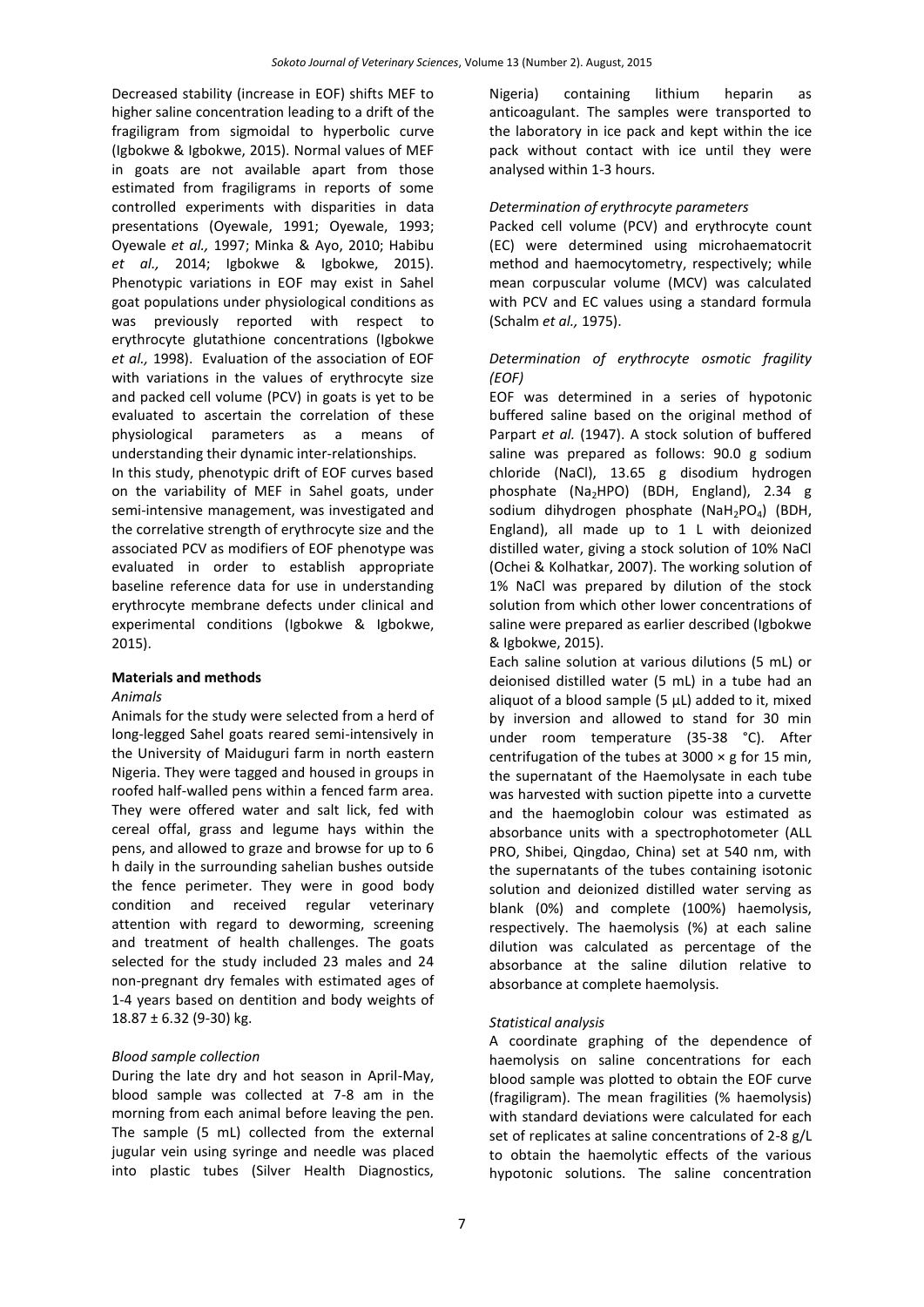(tonicity) at intervals of 10% haemolysis on the graph were read for each blood sample and mean saline concentrations with standard deviations were calculated for the replicates at fragilities of 10-90%. Based on MEF of < 7, 7-8 and > 8 g/L, the EOF of the goats were sorted into low, medium and high erythrocyte fragility phenotypes (EFP). The frequencies of occurrence of EFP in male and female goats were obtained and differences in occurrences compared. All data were summarised as means ± standard deviations; means were compared by one-way ANOVA with Tukey post-hoc test; number counts of occurrence were compared by Fisher exact or chi-squared test; and correlation coefficients in linear relationships were obtained using computer software (GraphPad Instat, version 3.05 1992-2000, GraphPad Software Incorporated, USA).

#### **Results**

The PCV, EC, MCV and MEF of the goats are summarized in Fig 1, 2, 3 and 4, respectively. MEF of all the goats (male and female) was  $7.5 \pm 0.6$ (5.9-8.4) g/L. There was no significant ( $p > 0.05$ ) sexual difference in parameters. The fragiligram of the goats with the minimum and maximum MEF showed a phenotypic drift from sigmoidal to hyperbolic curve at the lower and upper limits of the phenotypic variation (Fig 5). The MEF of the goats had a normal distribution and the frequencies of occurrence of low, medium and high EOF phenotypes were not significantly ( $p >$ 0.05) different between males and females (Table 1). The medium EFP occurred more frequently ( $p <$ 0.05) than low and high EFP. The fragiligrams of low, medium and high EFP separated at erythrocyte fragilities of 10-70% and saline tonicity of 6-8 g/L (Fig 6). There were significant ( $p < 0.05$ ) variations in erythrocyte fragilities among the phenotypes with mean fragilities of  $25.9 \pm 27.6$ %, 71.2  $\pm$  16.6% and 79.6  $\pm$  9.5% at saline tonicity of 7 g/L, and  $13.3 \pm 18.1\%$ , 22.4  $\pm$  15.6% and 64.8  $\pm$ 12.0% at saline tonicity of 8 g/L for goats with low, medium and high EFP, respectively. The saline tonicity causing erythrocyte fragilities of 10-70% were higher in high than medium and low EFP; and higher in medium than low EFP (Table 2). There was no significant ( $p > 0.05$ ) correlation between MEF and MCV or PCV (Fig 7), and between PCV and MCV (Fig 8).

**Table 1**: Occurrence of erythrocyte fragility phenotypes (EFP) among Sahel goats based on median erythrocyte fragilities (MEF)

|                     | Number (%)    |                  |               |
|---------------------|---------------|------------------|---------------|
|                     | Low EFP       | Medium EFP       | High EFP      |
|                     | (MEF < 7 g/L) | (MEF 7-8 $g/L$ ) | (MEF > 8 g/L) |
| Female ( $n = 24$ ) | 4 $(16.7)^a$  | 17 $(70.8)^a$    | $3(12.5)^{a}$ |
| Male $(n = 23)$     | 2 $(8.7)^{a}$ | 15 $(65.2)^a$    | $6(26.1)^a$   |
| Total ( $n = 47$ )  | 6(12.8)       | $32(68.1)^*$     | 9(19.2)       |

 $\degree$ No significant (p > 0.05) difference between male and female frequencies

\*Significant (p < 0.05) difference from low and high EFP

|                | Concentration of buffered saline (g/L) |                              |                              |  |
|----------------|----------------------------------------|------------------------------|------------------------------|--|
| Haemolysis (%) | Low ( $MEF < 7 g/L$ )                  | Medium (MEF 7-8 g/L)         | High (MEF $> 8 g/L$ )        |  |
|                | $N = 6$                                | $N = 32$                     | $N = 9$                      |  |
| 90             | $4.78 \pm 1.25^a$                      | $4.63 \pm 1.39$ <sup>a</sup> | $4.16 \pm 1.96^a$            |  |
| 80             | $5.67 \pm 0.43^{\circ}$                | $6.31 \pm 0.78$ <sup>a</sup> | $6.22 \pm 1.82^a$            |  |
| 70             | $5.98 \pm 0.38$ <sup>a</sup>           | $6.84 \pm 0.48^{a,b}$        | $7.10 \pm 1.62^b$            |  |
| 60             | $6.22 \pm 0.34^a$                      | $7.19 \pm 0.36^b$            | $7.90 \pm 0.45$ <sup>c</sup> |  |
| 50             | $6.43 \pm 0.29$ <sup>a</sup>           | 7.45 ± $0.25^b$              | $8.26 \pm 0.14^c$            |  |
| 40             | $6.72 \pm 0.38^a$                      | $7.72 \pm 0.27^b$            | $8.43 \pm 0.10^c$            |  |
| 30             | $6.95 \pm 0.58^{\circ}$                | 7.94 ± $0.29^b$              | $8.57 \pm 0.07^c$            |  |
| 20             | $7.18 \pm 0.67$ <sup>a</sup>           | $8.16 \pm 0.33^{b}$          | $8.67 \pm 0.07^c$            |  |
| 10             | $7.14 \pm 0.68$ <sup>a</sup>           | $8.43 \pm 0.34^b$            | $8.86 \pm 0.05^c$            |  |

**Table 2:** Concentrations of saline at various endpoints of haemolysis of erythrocytes from Sahel goats with low, medium and high osmotic fragility phenotypes sorted by median erythrocyte fragility (MEF)

 $a,b,c$  Unmatched superscripts indicate significant (p < 0.05) differences between groups on the rows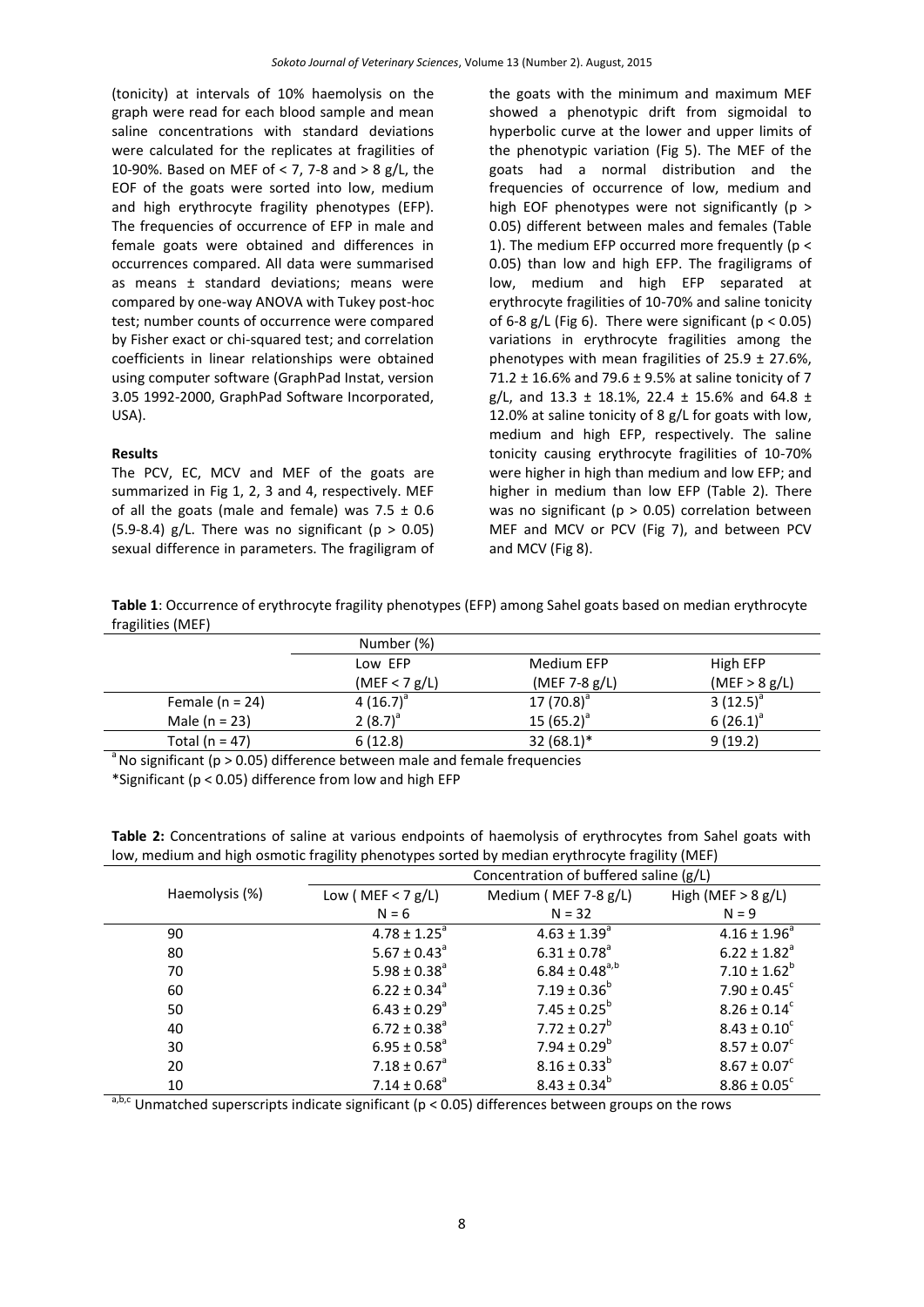

**Figure 1**: Packed cell volume of Sahel goats **Figure 2**: Erythrocyte count of Sahel goats





**Figure 5**: Fragiligrams of Sahel goats showing a phenotypic drift from a typical sigmoidal curve to an atypical hyperbolic curve at the lower and upper limits of phenotypic variation of osmotic fragility based on minimum and maximum limits of median erythrocyte fragilities at saline concentrations of 5.9 and 8.4 g/L





**Figure 3**: Mean corpuscular volume of Sahel goats **Figure 4**: Median erythrocyte fragility of Sahel goats



**Figure 6**: Fragiligrams of the low, medium and high erythrocyte fragility phenotypes in Sahel goats having median erythrocyte fragilities (MEF) in saline concentrations of <7.0 (low), 7.0-8.0 (medium) and >8.0 (high) g/L, respectively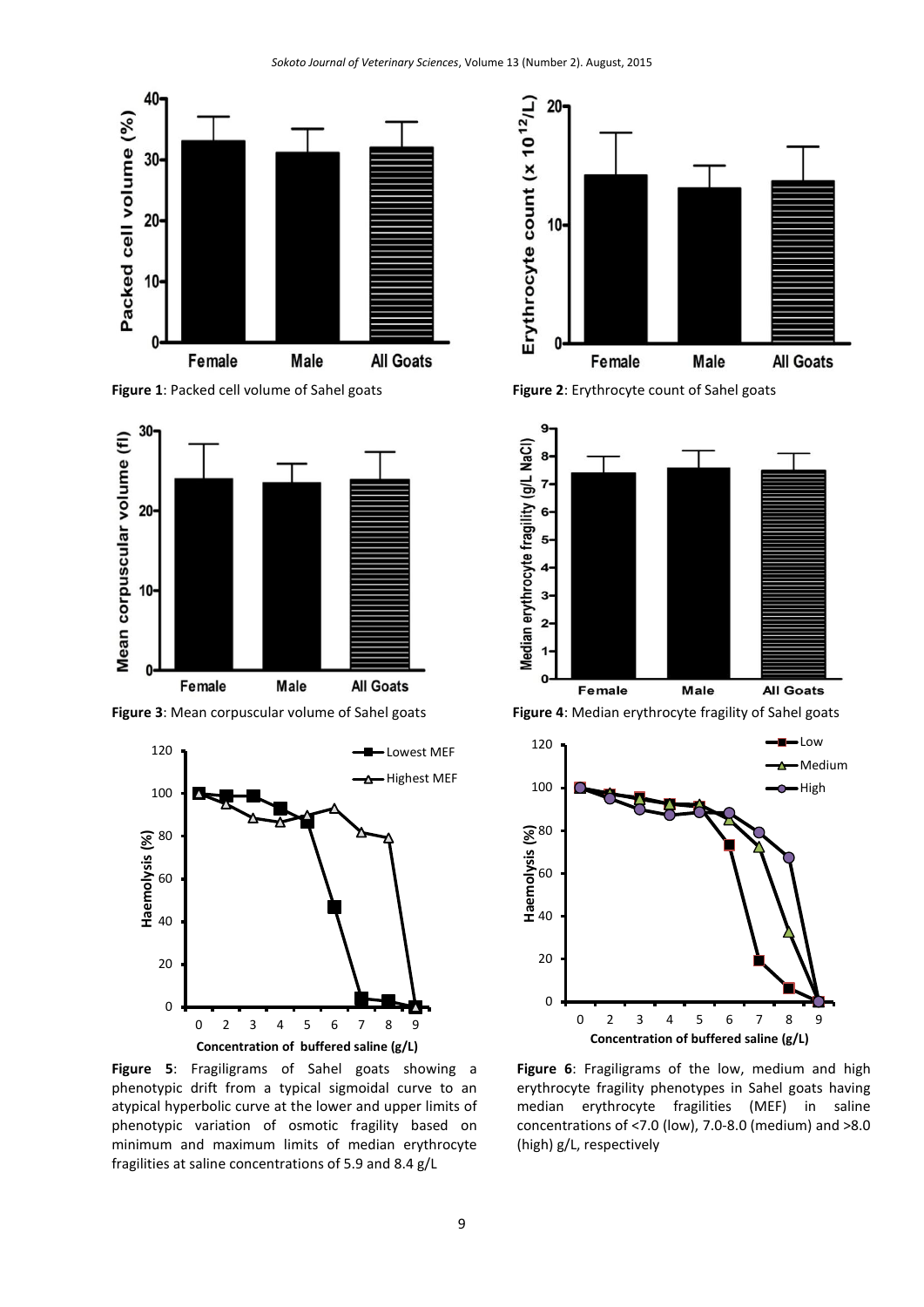

**Figure 7**: Dependence of saline concentrations at median erythrocyte fragilities on mean corpuscular volume and packed cell volume

#### **Discussion**

The distribution of MEF (5.9-8.4 g/L) in the goat population was normal with most of them (68.1%) having medium MFP. The MEF values may be validated for use as reference interval for interpreting EOF changes in diseases of goats affecting erythrocyte membrane stability. Reports of MEF values seemed to be about 7-8 g/L in West African dwarf (Oyewale, 1991; Oyewale, 1993; Oyewale *et al.,* 1997) and Sahel goats (Igbokwe & Igbokwe, 2015), 8 g/L in Red Sokoto (RS) goats (Habibu *et al.,* 2014), and 6-8 g/L in RS goats during rest and after loading and transportation stress (Minka & Ayo, 2010). Some of these MEF values were read from published fragiligrams where there was no haemolysis in isotonic saline (Oyewale, 1991; Oyewale, 1993; Oyewale *et al.,* 1997; Igbokwe & Igbokwe, 2015) in contrast to where there was isotonic haemolysis of about 20% (Habibu *et al.,* 2014) or 20-40% (Minka & Ayo, 2010). An isotonic haemolysis may be an artefact

arising from using blood samples with extracellular haemoglobin due to *in vitro* or *in vivo* haemolysis as shown in the increase of the mean corpuscular haemoglobin concentration (MCHC) to  $63.7 \pm 2.8$ g/dL (Minka & Ayo, 2010) from a lower reference mean (32.3-39.6 g/dL) for goats (Byers & Kramer, 2010). Another source of MEF variation related to methodology for EOF could be the environmental temperature during incubation. Incubation temperatures of 29 and 45  $\mathrm{^0C}$  produced comparable EOF, but colder temperature of 10 $^{0}$ C increased EOF (Oyewale, 1991) as a result of swelling of erythrocytes in cold temperature (Richieri & Mel, 1985). EOF increased with incubation temperature (Aloni *et al.,* 1977), but remained stable without any variation at incubation temperatures of 37-48  $\mathrm{^0C}$  (Van der Walt



**Figure 8**: Relationship of the mean corpuscular volume with the packed cell volume of Sahel goats

& Russell, 1978). Therefore, the fluctuation of incubation temperatures within  $35-40$  °C would not affect EOF endpoint estimates.

The phenotypic drift of EOF from sigmoidal to hyperbolic curve seemed to be a physiological phenomenon. Previous reports of fragiligrams of EOF in goats were hyperbolic (Oyewale, 1991; Minka & Ayo, 2010; Habibu *et al.,* 2014; Igbokwe & Igbokwe, 2015). In the present study, there were small populations of goats with increased osmotic resistance (12.8%) having fitted sigmoidal fragiligrams at MEF of < 7 g/L or increased osmotic susceptibility (19.2%) having an increasing fitting of hyperbolic fragiligram at > 8 g/L. MEF variability was not affected by sex, although sex was reported to have the potential to affect EOF (Habibu *et al.,* 2014). Furthermore, MCV and PCV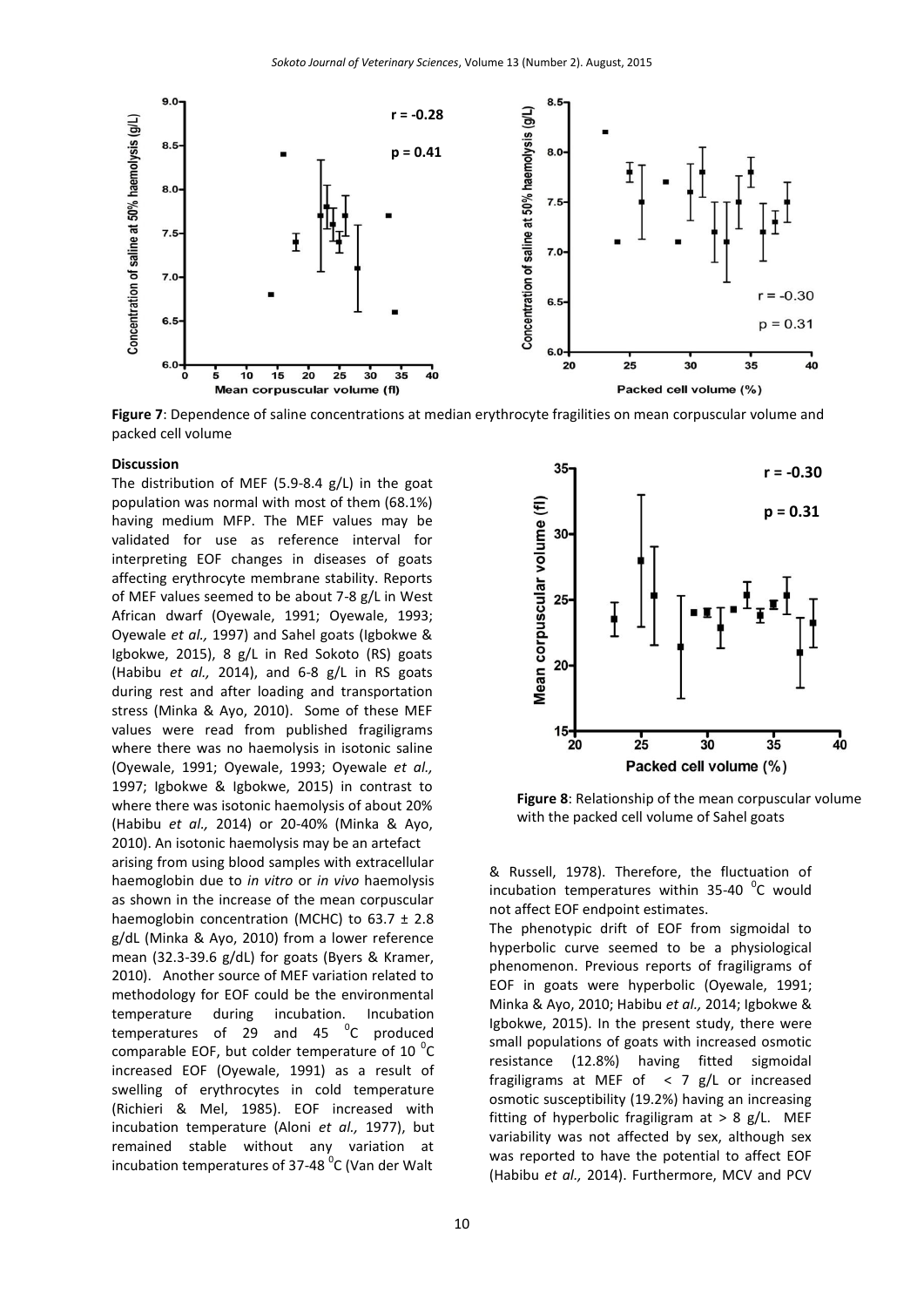did not correlate with MEF, showing that the erythrocyte parameters were not relevant as physiological factors affecting MEF. MCV correlated with  $K^+$ activity in mammalian erythrocytes (Katyukhin *et al.,* 1998) and erythrocytes from sheep with extra α-gene were larger (with increased MCV) and had increased EOF (Pieragostini *et al.,* 2003). Erythrocyte volume was altered in mice lacking K-Cl cotransporters and osmotic sensitivity was increased (Rust *et al.,* 2007). Reticulocytes and young erythrocytes have higher MCV than mature erythrocytes and have higher activity of K-Cl cotransporters that mediate volume reduction and affect osmotic resistance (Quarmyne *et al.,* 2011). The present study indicated that changes in MCV did not correlate with PCV implying that no abnormal change in erythrocyte mass occurred to affect erythropoiesis that could have possibly influenced MCV.

The phenotypic variations and drift in osmotic fragility of Sahel goat erythrocytes may be explained by variations in genetic expressions within the population. Genetic factors have been reported to produce clusters of strains within species with differing EOF (Dewey *et al.,* 1982; Schaefer & Dewey, 1989; Armsby *et al.,* 1996; Pieragostini *et al.,* 2003). Decreased EOF in a strain of mice, compared to another strain, was directly controlled by their genotype (Dewey *et al.,* 1982) and the osmotic resistance allele was autosomal and recessive to the susceptible one (Schaefer & Dewey, 1989). Gene effect on EOF seemed to influence erythrocyte membrane ion transport in mice (Norman & Dewey, 1985) and correlated with milk fat traits in dairy cattle (Krogmeier *et al.,* 1993). Although the variation of erythrocyte gluthatione concentrations in Sahel goats was considered to be influenced by genetic factors, no further studies had been available, so far, to suggest genetic influence on erythrocyte parameters in Sahel goats.

Adaptation to environmental or nutritional stress might have played some role in the phenotypic drift of EOF, but the extent of its involvement could not be directly ascertained. Stress leads to production of cortisol and related substances by the adrenal gland and the interaction of stress hormone with erythrocytes in circulation may

## **References**

Adenkola AY, Ayo JO, Sackey AKB & Adelaiye AB (2010). Erythrocyte osmotic fragility of pigs administered ascorbic acid and transported by road for short-term duration during the harmattan season.

change their osmotic stability. Osmotic resistance of erythrocytes of rats was decreased after repeated injection of hydrocortisone (Nezhentsev, 1981). Similarly, EOF of goats was increased after transport stress, but supplemental administration of ascorbic acid to the stressed goats reduced the effect on EOF (Minka & Ayo, 2010). Endogenous ascorbic acid synthesis occurs in the liver microsomes of goats (Chatterjee *et al.,* 1960) and adaptation to stress in goats would seem to depend on their capacity to upregulate ascorbic acid biosynthesis to counter stressful situations, thereby mediating the fluctuations in the osmotic stability of erythrocytes. It would seem that stressadapted goats have decreased EOF.

The present study was conducted in the late dry season when browsed feedstuff usually lost some quality so that marginal protein-energy undernutrition and imbalance in supply of plant lipids were probable despite the availability of feed supplements. The lipid and protein contents of erythrocyte membrane can be modified by diet; and browsing capabilities of animals will vary even in a semi-intensive management regime. In protein-energy malnutrition, erythrocytes were reported to show increased resistance to osmotic lysis as a result of decreased erythrocyte cholesterol-phospholipid molar ratio and increased membrane contents of cholesterol and phospholipids (Ramanadham & Kaplay, 1982; Kaplay, 1984). Physiologic availability of some vitamins (Kual *et al.,* 1995; Adenkola *et al.,* 2010; Minka & Ayo, 2010; Wahab *et al.,* 2010; Azeez *et al.,* 2011; Marar 2011), minerals (O'Dell *et al.,* 1987; Johanning & O'Dell, 1989; Tongyai *et al.,* 1989; Kraus *et al.,* 1997) and lipids (Hagve *et al.,* 1991; Vajreswari and Narayanareddy 1992) have also been reported to stabilize erythrocyte membranes and it is uncertain whether nutritional factors within the flock contributed to the variability of MEF.

In conclusion, the report has presented the baseline MEF in Sahel goats (during the late dry season) relevant as reference interval for conditions affecting osmotic membrane stability; and has identified the phenotypic drift in EOF occurring as a physiological variation without influence by erythrocyte size and PCV.

> *African Journal of Biotechnology,* **9**(2): 226-233.

Aloni B, Eitan A & Livne A (1977). The erythrocyte membrane site for the effect of temperature on osmotic fragility. *Biochimica et Biophysica Acta,* **465**(1): 46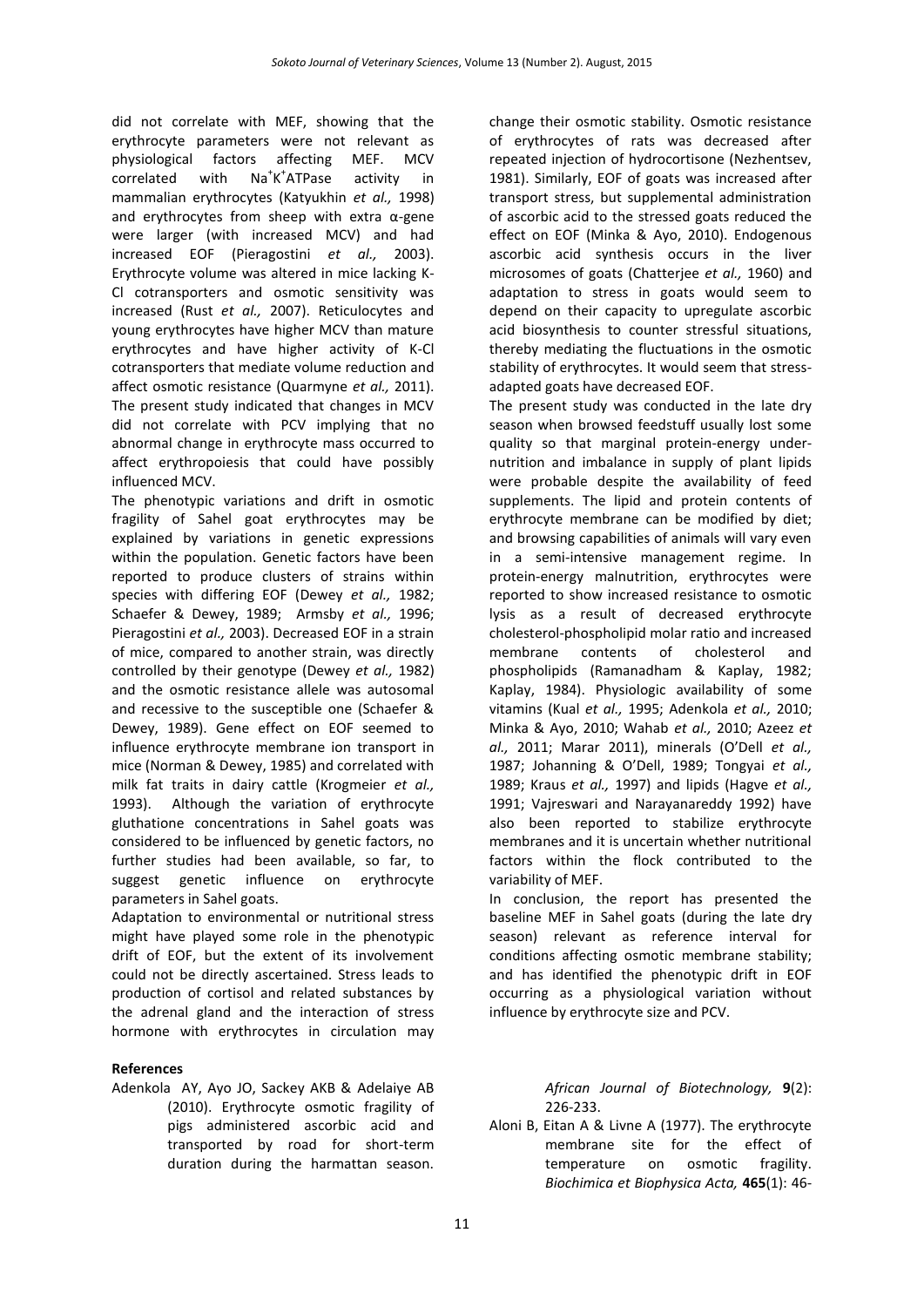53.

- Armsby CC, Stuart-Tilley AK, Alper SL & Brugnara C (1996). Resistance to osmotic lysis in BXD-31 mouse erythrocytes: association with upregulated K-Cl cotransport. *American Journal of Physiology,* **270** (3Pt 1): C866- C877.
- Azeez OI, Oyagbemi AA & Oyewale JO (2011). Erythrocyte membrane stability after transportation stress in the domestic chickens as modulated by pre treatment with vitamin C and E. *Journal of Animal and Veterinary Advances,* **10**(10): 1273- 1277.
- Byers SR & Kramer JW (2010). Normal haematology of sheep and goats. In: *Schalm's Veterinary Haematology.* Sixth edition (DJ Weiss, KJ Wardrop, editors). Wiley-Blackwell, Iowa. Pp 836-842.
- Chatterjee IB, Chatterjee GC, Ghosh , Ghosh, JJ & Guha BC (1960). Biological Synthesis of L-Ascorbic Acid in Animal Tissues: Conversion of L-Gulonolactone into L-*Ascorbic Acid. Biochemical Journal,* **74**(2): 193-203.
- Dewey MJ, Brown JL & Nallaseth FS (1982). Genetic differences in red cell osmotic fragility: analysis in allophonic mice. *Blood,* **59**(5): 986-989.
- Habibu B, Kawu MU, Makun HJ, Aluwong T, Yaqub LS, Ahmad MS, Tauheed M & Buhari HU (2014). Influence of sex, reproductive status and foetal number on erythrocyte osmotic fragility, haematological and physiological parameters in goats during the hot-dry season. *Veterinarni Medicina,* **59**(10): 479-490.
- Hagve TA, Johansen Y & Christophersen B (1991). The effect of n-3 fatty acids on osmotic fragility of rat erythrocytes. *Biochimica et Biophysica Acta,* **1084**(3): 251-254.
- Harvey JW (2010). Erythrocyte biochemistry. In: *Schalm's Veterinary Haematology.* Sixth edition (DJ Weiss & KJ Wardrop, editors). Wiley-Blackwell, Iowa. Pp 131-135.
- Igbokwe IO (1997). The effects of water deprivation in livestock ruminants: an overview. *Nutritional Abstracts and Reviews,* (Series B) **67**(12): 905-914.
- Igbokwe IO, Ribadu AY & Bukar MM (1998). Erythrocyte glutathione concentrations in Nigerian Sahel goat. *Small Ruminant Research,* **30**(1): 1-6.
- Igbokwe NA & Igbokwe IO (2015). Influence of extracellular media's ionic strength on the osmotic stability of Sahel goat erythrocytes. *Journal of Basic Clinical Physiology and Pharmacology,* **26**(2): 171- 179.
- Johanning GL & O'Dell BL (1989). Effect of zinc deficiency and food restriction in rats on erythrocyte membrane zinc, phospholipid and protein content. *The Journal of Nutrition,* **119**(11): 1654-1660.
- Kaplay SS (1984). Erythrocyte membrane in protein-energy malnutrition: A23187 induced changes in osmotic fragility of human and rat erythrocytes. *Biochemical Medicine,* **3**(3): 371-377.
- Katyukhin LN, Kazennov AM, Maslova MN & Matskevich Y (1998). Rheologic properties of mammalian erythrocytes: relationship to transport ATPase. *Comparative Biochemistry and Physiology- Part B: Biochemistry and Molecular Biology,* **120**(3): 493-498.
- Kraus A, Roth HP & Kirchgessner M (1997). Supplementation with vitamin C, vitamin E or β-carotene influences osmotic fragility and oxidative damage of erythrocytes of zinc-deficient rats. *Journal of Nutrition,* **127**(7): 1290-1296.
- Krogmeier DE, Mao IL & Bergen WG (1993). Genetic and non-genetic effects on erythrocyte osmotic fragility in lactating Holstein cows and its association with yield traits. *Journal of Dairy Science,* **76**(7): 1994-2000.
- Kual P, Sidhu H, Thind SK, Sharma SK & Nath R (1995). Vitamin  $B_6$  deficiency and galactose induced alterations in galactose induced alterations in morphology and osmotic fragility of rat erythrocyte. *Scanning Microscopy*, **9**(4): 1127-1136.
- Lindenfors P, Revell LJ & Nunn CL (2010). Sexual dimorphism in primate aerobic capacity: a phylogenetic test. *Journal of Evolutionary Biology,* **23**(6): 1183-1194.
- Marar T (2011). Amelioration of glucose induced haemolysis of human erythrocytes by vitamin E. *Chemico-Biological Interactions,* **193**(2): 149-153.
- Minka NS & Ayo JO (2010). Physiological responses of erythrocytes of goats to transportation and the modulatory role of ascorbic acid. *Journal of Veterinary Medical Science,* **72**(7): 875–881.
- Nezhentsev MV (1981). Effect of hydrocortisone and cholinolytics on the resistance of rat erythrocytes to hyposmotic haemolysis (Russian). *Farmakologiia i toksikologiia,* **44**(2): 188-191.
- Norman NK & Dewey MJ (1985). Genetic control of red cell osmotic fragility. *Journal of Heredity,* **76**(1): 31-35.
- Ochei J & Kolhatkar A (2007). *Medical Laboratory Science Theory and Practice*. Tata